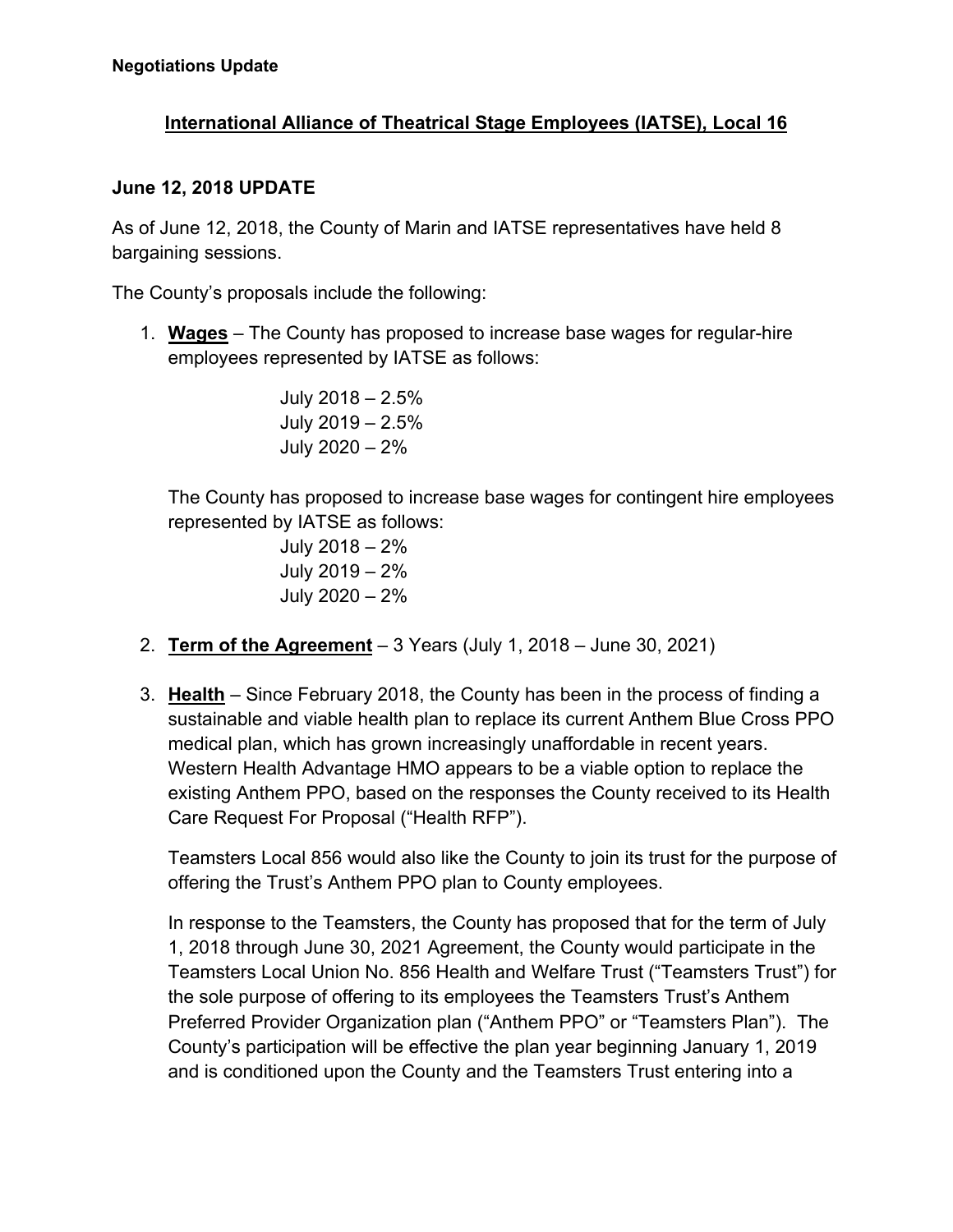contract no later than August 17, 2018, for participation in the Anthem PPO, which shall be accomplished through reasonable, good-faith negotiation.

The County's continued participation in the Teamsters Plan would be subject to a review of future renewal rates: Upon the County's receipt of the renewals for its health plans for subsequent plan years (e.g., the Teamsters Trust Anthem PPO Plan ("Teamsters Plan"), Kaiser Permanente ("KP"), and Western Health Advantage ("WHA"))<sup>1</sup>, if the Teamsters Plan's required renewal premium rates exceed each of the competing carriers (e.g., KP and WHA) renewal rates by more than 10.0%, the Teamsters Plan will be automatically discontinued as an offering to all County of Marin participants as of January 1<sup>st</sup> of the immediately following calendar year.

4. **Fringe Benefits** – The County will adjust its health insurance contribution for regular hire employees by 3-5% for the employee  $+$  1 and employee  $+$  family levels when the premium increase to the County's Kaiser S plan (or the County's lowest cost HMO at the time) is at least 3%.

The County will adjust its health insurance contribution for contingent hire employees by ½%.

5. **Cash Back** – The County has proposed to gradually reduce all forms of cash back of unused fringe benefit monies for employees who receive County health benefits over the life of the new labor agreement as follows:

> Effective July 1, 2018 – cap of \$100 per pay period Effective July 1, 2019 – cap of \$75 per pay period Effective July 1, 2020 – cap of \$50 per pay period

In addition, there will be no cash back for employees hired on or after July 1, 2018 and for employees who do not receive cash back as of July 1, 2018.

6. **Vacation** – The County has revised the vacation proposal to maintain vacation accruals as status quo in Year 1 of the MOU. Effective July 1, 2019, the County has proposed to increase by one year the time it takes for employees to reach an increased vacation accrual level.

  $1$  These plans are named for comparison purposes only. Should the County offer health plans that differ from the ones listed, the 10% figure will be based upon the rates of the health plans the County intends to offer. Naming of the plans is illustrative only of the current make-up of the County health plans and is not intended to be deemed as having been bargained.